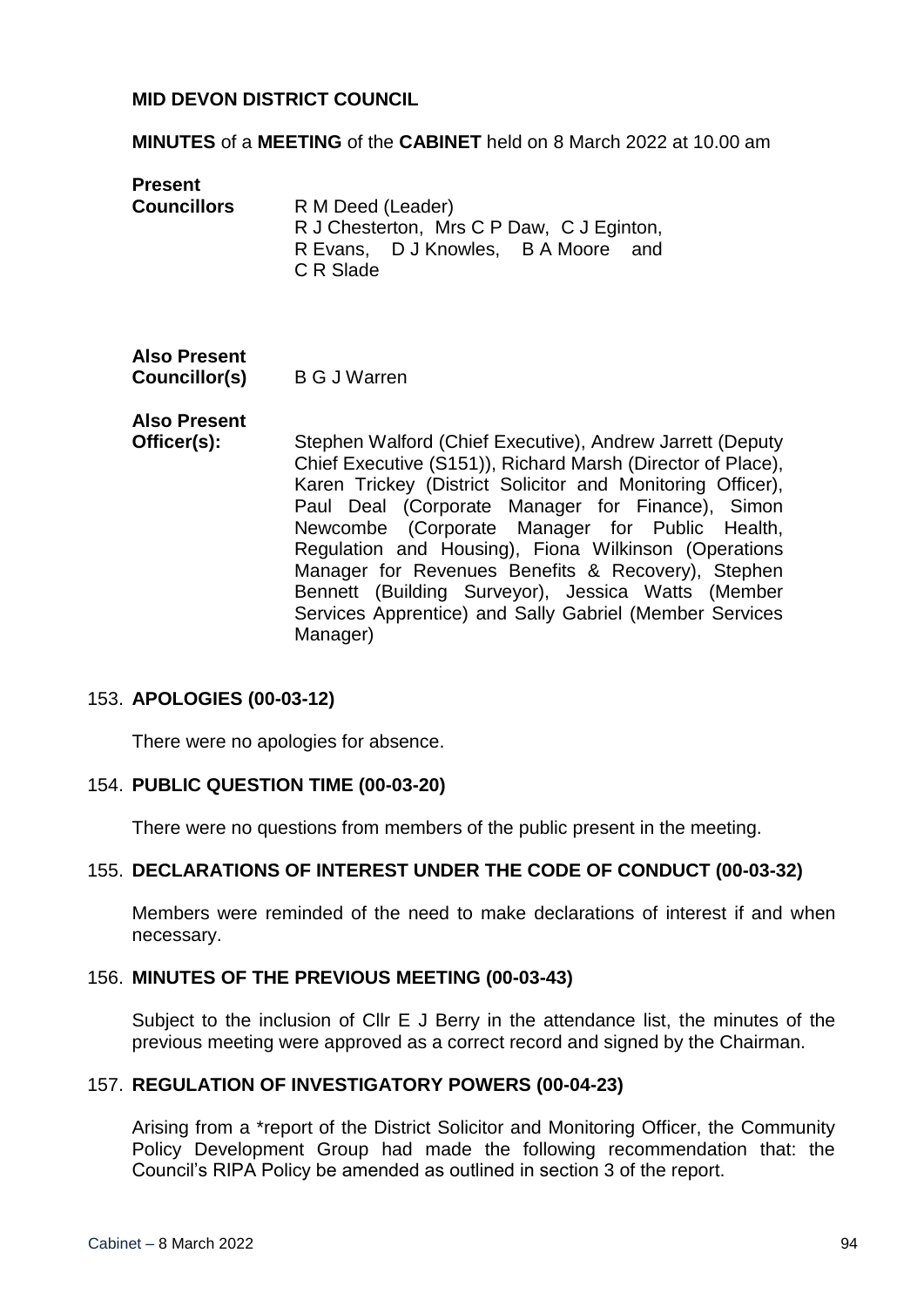The Cabinet Member for Community Well-Being outlined the contents of the report stating that the current policy did not accurately reflect the requirements regarding covert surveillance using communications data, this had been updated within the revised policy along with the use of juvenile covert human surveillance

A query was raised with regard to the number of staff that had received training.

**RESOLVED** that the Council's RIPA Policy be amended as outlined in section 3 of the report.

(Proposed by Cllr D J Knowles and seconded by Cllr C R Slade)

Reason for the decision – there is a need for the RIPA policy to be up to date.

Note: \*Report previously circulated, copy attached to minutes.

#### 158. **REVIEW OF DISCRETIONARY PLANNING FEES IN RELATION TO THE MONITORING OF SECTION 106 AGREEMENTS AND RESPONDING TO ENQUIRIES CONCERNING COMPLIANCE WITH PLANNING OBLIGATIONS (00- 08-00)**

The Cabinet had before it a \*report of the Corporate Manager for Income, Benefits, Recovery and Planning with regard to discretionary fees.

The Cabinet Member for Finance outlined the contents of the report stating that this dealt with a review of discretionary fees with regard to S106 agreements and was in line with other local council's general practice.

A query was raised as to whether the charges would be applied to Parish Councils and it was explained that this was not the case.

It was therefore:

#### **RESOLVED** that:

- 1) the introduction of a £100 fee for basic Section 106 compliance enquiries be approved, with a further charge of £50 per additional clause, applicable from  $1<sup>st</sup>$ April 2022;
- 2) the reviewing and setting of these fees, with a further review being undertaken after 12 months be approved;
- 3) that monitoring fees contained within Section 106 Agreements be delegated to the Corporate Manager for Income, Benefits, Recovery and Planning in conjunction with the Section 151 Officer and the Cabinet Member for Finance.

(Proposed by Cllr B A Moore and seconded by Cllr R J Chesterton)

Reason for the decision – the charging of relevant fees in line with increasing costs will generate valuable revenue to assist in covering the costs associated with providing the service.

Note: \*Report previously circulated, copy attached to minutes.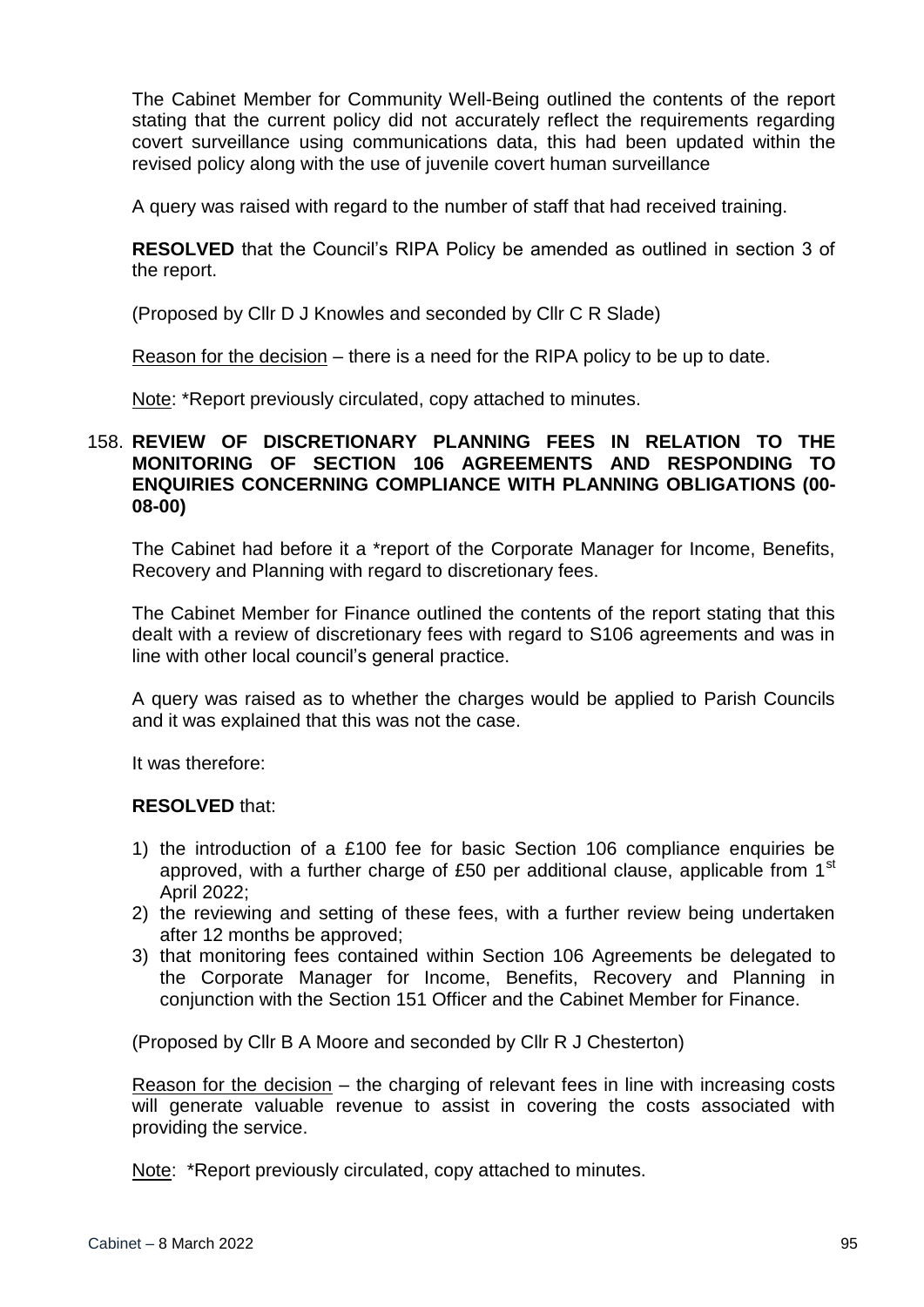## 159. **CULLOMPTON RAILWAY STATION (00-10-07)**

The Cabinet had before it and noted a \*report of the Director of Place presenting an update in relation to the Cullompton Railway Station project.

The Cabinet Member for Planning and Economic Regeneration outlined the contents of the report stating that the Council had been working with South West and Taunton Council over a number of years and had included the production of a strategic outlined business case seeking to demonstrate the strong business case associated with the proposed reopening of the Cullompton and Wellington stations. The Councils had been successful in securing a further £5m of funding for the project. A change to the governance arrangements was felt to be appropriate and the project lead role would transfer from the District Councils to Network Rail who would now progress the project further with the use of this funding. It was hoped that the first passengers would be able to use the stations by 2025.

Note: \*Report previously circulated, copy attached to minutes.

#### 160. **RESIDENTS SURVEY (00-13-11)**

The Cabinet had before it and noted a \*report of the Deputy Chief Executive providing an update of the results of the Mid Devon residents' survey which was undertaken in November 2021 and included questions in relation to statutory consultation on the budget.

The Leader outlined the contents of the report stating that the results of the residents' survey along with feedback from the Peer Review provided valuables tools for the Council to reflect upon.

Consideration was given to:

- The percentage of those who felt safe after dark and whether there was a further breakdown available
- The feedback with regard to tackling climate change and the reported satisfaction with regard to the waste service
- Disappointment in the feedback with regard to street cleaning which would be followed up and whether a further breakdown with regard to areas of concern across the district could be made available.
- The public's views on spending and the importance of continuing to invest in the leisure centres
- Value for money and general satisfaction and whether any further breakdown could be made available

Note: \*Report previously circulated, copy attached to minutes.

#### 161. **FINANCIAL MONITORING (00-25-00)**

The Cabinet had before it and noted a \*report of the Deputy Chief Executive (S151) presenting a financial update in respect of the income and expenditure so far in the year.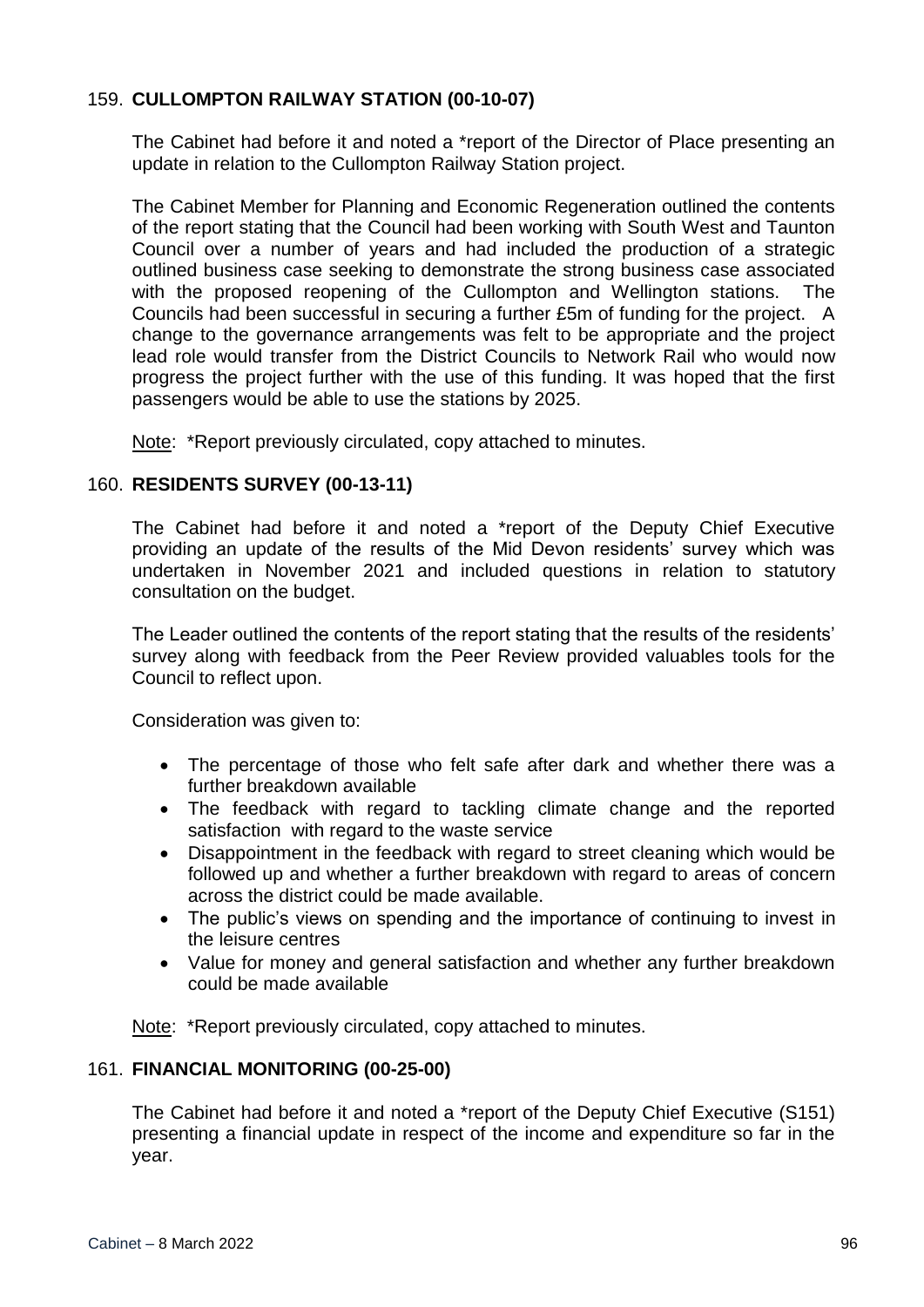The Cabinet Member for Finance outlined the contents of the report stating that the current financial status provided a General Fund projected underspend of £30k, with income remaining well below normal levels for leisure and car parking, planning and waste income rising and staff costs under budget but this was offset by higher usage of agency staff. The HRA was showing an underspend, as was the Capital Programme.

Note: \*Report previously circulated, copy attached to minutes.

## 162. **MODERNISATION OF COUNCIL HOMES CONTRACT 2022 - 2026 (00-27-18)**

The Cabinet had before it a \*report of Corporate Manager for Public Health, Regulation and Housing advising Members on the results for the tendering of the Modernisation of Council Homes Contract 2022–2026 and requesting confirmation of the award of the contract.

The Cabinet Member for Housing and Property Services outlined the contents of the report explaining the evaluation process and the investment in the HRA estate.

## **RESOLVED** that:

- 1. The new four-year (2+1+1) Modernisation of Council Homes Contract is awarded to Contractor 1 with a forecast annual cost £400,000.00.
- 2. Delegated authority be granted to the S151 Officer (in consultation with the Deputy Leader and Cabinet Member for Housing and Property Services) to complete the associated modernisation contract.

(Proposed by Cllr R B Evans and seconded by Cllr B A Moore)

Reason for the decision – the Council has a legal duty to maintain the stock and meet the Decent Homes Standard.

Note: \*Report previously circulated, copy attached to minutes.

#### 163. **GAS AND RENEWABLE SERVICING CONTRACT (00-29-34)**

The Cabinet had before it a \*report of the Corporate Manager for Public Health, Regulation and Housing advising Members of the procurement of a combined gas and renewables servicing delivery partner (2022-2028) and requesting confirmation of the award of the contract.

The Cabinet Member for Housing and Property Services outlined the contents of the report explaining the evaluation process and the investment in the HRA Estate.

#### **RESOLVED** that:

- 1. The new 6-year (4+1+1) Combined Heating Services Contract is awarded to Contractor 2 with a forecast annual cost £385,000.00.
- 2. Delegated authority be granted to the S151 Officer (in consultation with the Deputy Leader and Cabinet Member for Housing and Property Services) to complete the associated service contract.